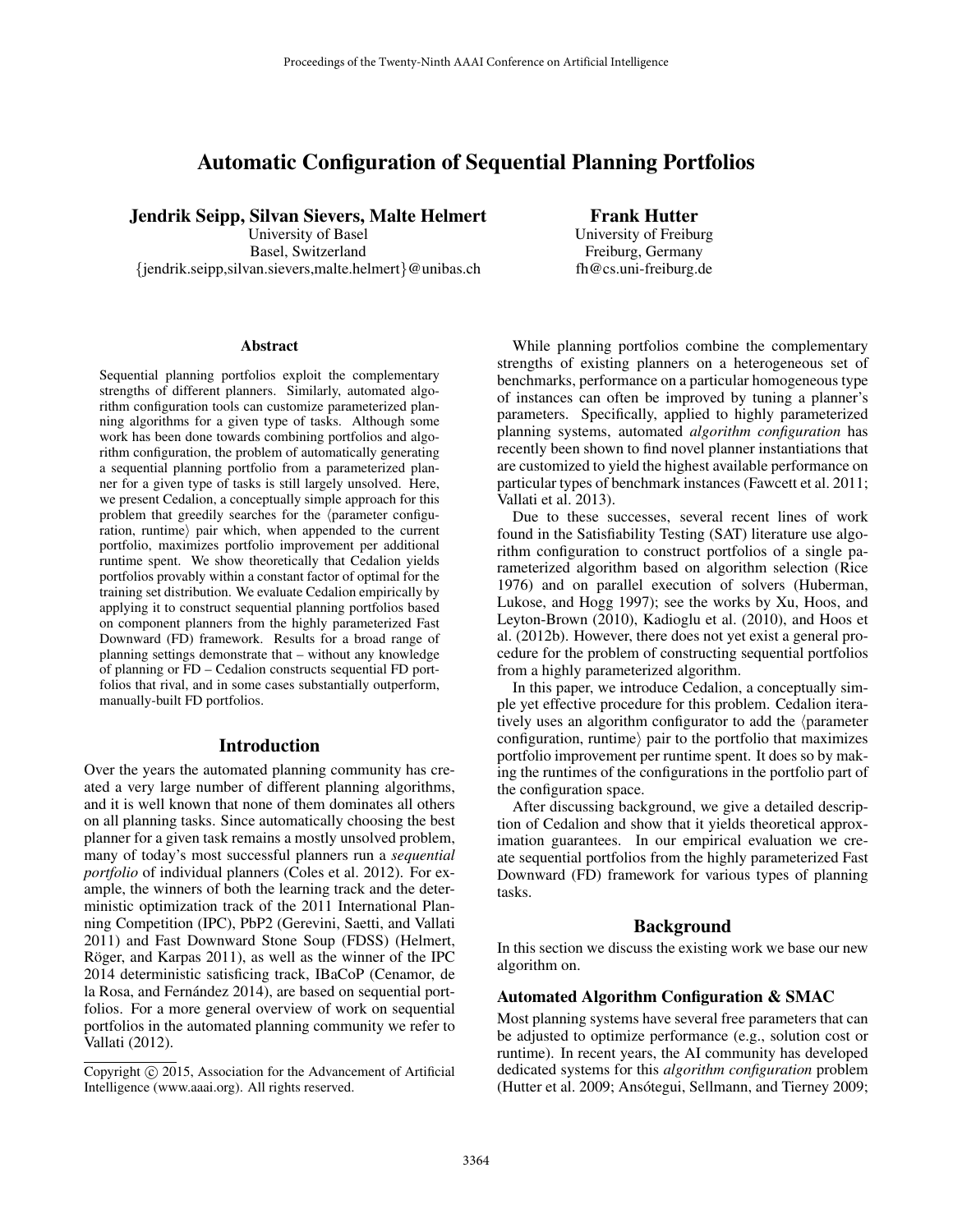Birattari et al. 2010; Hutter, Hoos, and Leyton-Brown 2011). Formally, the problem can be stated as follows: given a parameterized algorithm with possible configurations Θ, a benchmark set Π, and a performance metric  $m(\theta, \pi)$  capturing the performance of configuration  $\theta \in \Theta$  on instance  $\pi \in \Pi$ , find a configuration  $\theta \in \Theta$  that maximizes m over Π , i.e., that maximizes

$$
f(\boldsymbol{\theta}) = \frac{1}{|\Pi|} \sum_{\pi \in \Pi} m(\boldsymbol{\theta}, \pi).
$$

The most prominent applications of algorithm configuration in the planning literature configured the Fast Downward planning system (45 parameters, after discretization giving rise to  $2.99 \times 10^{13}$  combinations, see Fawcett et al. 2011) and the LPG planning system (62 parameters, after discretization giving rise to  $6.5 \times 10^{17}$  combinations, see Vallati et al. 2013), achieving average speedup factors in satisficing planning of up to 23 and 118, respectively. These applications used the local-search based algorithm configuration method ParamILS (Hutter et al. 2009), which requires a discretization of continuous and integer parameters.

Here, we employ the improved sequential model-based algorithm configuration method SMAC (Hutter, Hoos, and Leyton-Brown 2011) that no longer requires discretization. SMAC uses predictive models of algorithm performance (Hutter et al. 2014) to guide its search for good configurations. More precisely, it uses previously observed  $\langle$ configuration, performance $\rangle$  pairs  $\langle \theta, f(\theta) \rangle$  and supervised machine learning (in particular, random forests, see Breiman 2001) to learn a function  $\hat{f}: \Theta \to \mathbb{R}$  that predicts the performance of arbitrary parameter configurations (including those not yet evaluated). In a nutshell, after an initialization phase, SMAC iterates the following three steps: (1) use the performance measurements observed so far to fit a random forest model  $\hat{f}$ ; (2) use  $\hat{f}$  to select a promising configuration  $\theta \in \Theta$  to evaluate next, trading off exploration in new parts of the configuration space and exploitation in parts of the space known to perform well; and (3) run  $\theta$  on one or more benchmark instances and compare its performance to the best configuration observed so far.

SMAC is an anytime algorithm that interleaves the exploration of new configurations with additional runs of the current best configuration to yield both better and more confident results over time. As all anytime algorithms, SMAC improves performance over time. While SMAC provably converges for finite configuration spaces, it often only finds close-to-optimal configurations for realistic time budgets and challenging configuration problems.

#### Automated Portfolio Construction & Hydra

Our method for constructing sequential portfolios is closely related to Hydra (Xu, Hoos, and Leyton-Brown 2010), which automatically constructs *selection-based* portfolios. Given a parameterized algorithm framework with a space of algorithms Θ, Hydra starts with an empty set of candidate algorithms  $C = \emptyset$  and iteratively calls an algorithm configuration method to add algorithms  $\theta \in \Theta$  that *complement* C best. In each iteration, it constructs a portfolio from

the current set  $\mathcal C$  using the portfolio-based algorithm selector SATzilla (Xu et al. 2008) and measures its performance  $m(\mathcal{C}, \pi)$  on each benchmark instance  $\pi \in \Pi$  (in the first iteration,  $m(\emptyset, \pi) = -\infty$ ). The performance metric Hydra maximizes via its algorithm configuration method is then

$$
m_{\mathcal{C}}(\boldsymbol{\theta},\pi):=\max(m(\mathcal{C},\pi),m(\boldsymbol{\theta},\pi));
$$

in words, algorithm configuration searches for a configuration  $\theta$  that most increases the average performance of the current portfolio under an oracle that for each instance selects the better of the current portfolio and  $\theta$ . (Of course, in practice, the SATzilla algorithm selector performs worse than an oracle; the assumption is that the error is small enough to not hurt much.) The configuration  $\theta$  returned by algorithm configuration with this metric  $m<sub>C</sub>$  is then added to the current portfolio and the procedure iterates. Hoos et al. (2012b) introduced parHydra, a very similar method as Hydra to determine a subset of parameter configurations to run in a *parallel* portfolio.

#### Sequential Portfolios

So far, work on constructing sequential portfolios has focused almost exclusively on the case where the space of algorithms or parameter configurations  $\Theta$  is small and finite, and where we already know the runtimes of each  $\theta \in \Theta$  for solving each  $\pi \in \Pi$ . Streeter, Golovin, and Smith (2007) showed that, even when the  $|\Theta| \cdot |\Pi|$  runtimes are known, it is NP-hard to find an optimal portfolio. They introduced an algorithm exponential only in  $|\Theta|$ , and an efficient greedy algorithm with the best possible approximation ratio (unless P $=$ NP). Núñez, Borrajo, and Linares López (2012) derived a mixed integer programming (MIP) representation of the problem and solved it using the GNU Linear Programming Kit. In a similar spirit, Hoos et al. (2012a) derived an answer set programming (ASP) representation of the problem and solved it with the ASP solver Clasp. Of course, these approaches are not practical for the combinatorial configuration spaces typical in highly parameterized algorithm frameworks since they require access to the runtimes of all |Θ| parameter configurations (for reference, in our work  $|\mathbf{\Theta}| = 2.99 \times 10^{13}$ ). Instead, similar to the Hydra approach, we will use algorithm configuration to explore this space.

The most prominent sequential portfolio approach for domain-independent planning is Fast Downward Stone Soup (FDSS) (Helmert, Röger, and Karpas 2011), for which two satisficing and two optimal versions exist. Each FDSS portfolio runs multiple instantiations of the Fast Downward system for prespecified time slices. The construction of these FDSS portfolios relied on substantial domain expertise by planning experts; we will evaluate our fully automated approach against this baseline. FDSS showed excellent performance in IPC 2011, winning the deterministic optimization track and coming in second in the satisficing track.

Another recent sequential portfolio construction approach we compare against is due to Seipp et al. (2012). Their approach assumes that the benchmark set Π is comprised of known homogeneous subsets  $\Pi = \Pi_1 \cup \cdots \cup \Pi_n$  and uses algorithm configuration to find specialized configurations  $\theta_1, \ldots, \theta_n$  for each of these subsets. Then, in a second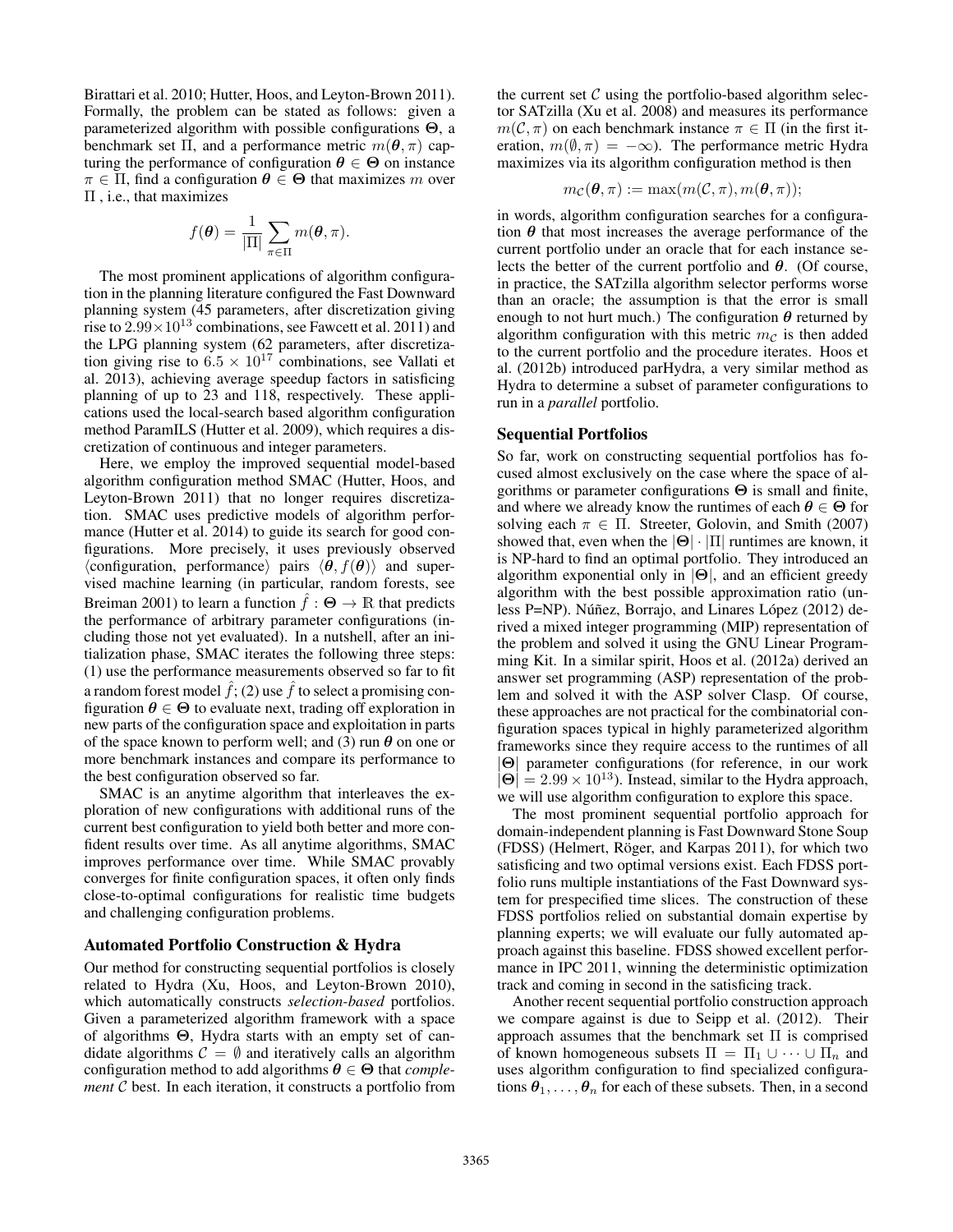step, it uses one of several different methods for combining  $\theta_1, \ldots, \theta_n$  in a sequential portfolio. In contrast, Cedalion does not require knowledge about homogeneous subsets but operates directly on Π.

## **Definitions**

Before we present and analyze our portfolio construction algorithm we give some definitions concerning planning tasks, sequential portfolios and quality metrics.

Informally, a *classical planning task* π consists of an initial state, a goal description and a set of operators. Solving  $\pi$  entails finding an operator sequence that leads from the initial state to a goal state. In *satisficing planning* any such sequence is valid but there is a preference for cheap solutions. On the other hand, in the setting of *optimal planning* only solutions with minimal cost are accepted. For *agile planning* the task is to find solutions as fast as possible, regardless of the solution cost. The last setting we consider in this work is the *learning setting*, which corresponds to satisficing planning with the difference that planners are allowed to learn on a training set in a first phase, before being evaluated on a test set in a second phase.

We define  $c(\langle \theta, t \rangle, \pi)$  as the *cost* of the solution a planning algorithm with configuration  $\theta$  finds for planning task  $\pi$  within time t, or as  $\infty$  if it does not find a solution in that time. Furthermore, we let  $c^*(\pi)$  denote the *minimum known solution cost* for task  $\pi$  (approximated by a set of baseline planners). Following IPC evaluation criteria, we define the *solution quality*  $q_{sol}(\langle \theta, t \rangle, \pi) = \frac{c^*(\pi)}{c(\langle \theta, t \rangle)}$  $\frac{c(\pi)}{c(\langle \theta, t \rangle, \pi)}$  as the minimum known solution cost divided by the solution cost achieved by  $\theta$  in time t. Note that for optimal planning the quality is either 0 or 1.

A *sequential planning portfolio* P is a sequence of pairs  $\langle \theta, t \rangle$  where  $\theta$  is a configuration of a planning algorithm and  $t \in \mathbb{N}_{>0}$  is the time  $\theta$  is allowed to run for. We denote the portfolio resulting from appending a component  $\langle \theta, t \rangle$  to a portfolio P by  $P \oplus \langle \theta, t \rangle$ .

We now define two quality scores  $q(P, \pi)$  that evaluate the performance of a portfolio P on task  $\pi$ . Satisficing and optimal portfolios are assigned the maximum *solution quality* any of their components achieves, i.e.,

$$
q_{\text{sol}}(P,\pi) = \max_{\langle \boldsymbol{\theta},t\rangle \in P} q_{\text{sol}}(\langle \boldsymbol{\theta},t\rangle,\pi).
$$

Following IPC evaluation criteria, for agile portfolios the *agile quality* is defined as

$$
q_{\text{agile}}(P,\pi) = \frac{1}{1 + \log_{10}(t(P,\pi)/t^{\star}(\pi))},
$$

where  $t(P, \pi)$  is the time that portfolio P needs to solve task  $\pi$  (note that  $t(P, \pi) = \infty$  if P fails to solve  $\pi$ ) and  $t^*(\pi)$  is the minimum time any planner needs (approximated by a set of baseline planners). We set  $q_{\text{agile}}(P, \pi) = 1$  if  $t(P, \pi) <$  $t^{\star}(\pi)$  or  $t(P,\pi) < 1$ .

A portfolio's score on multiple tasks is defined as the sum of the individual scores, i.e.  $q(P, \Pi) = \sum_{\pi \in \Pi} q(P, \pi)$ , and the score of the empty portfolio is always 0.

Algorithm 1 : Cedalion. Construct a sequential portfolio maximizing the quality score  $q$  using a configuration space Θ for instances Π and total portfolio runtime T.

|     | 1: function CEDALION( $\Theta$ , $\Pi$ , q, T)                                                                |  |  |  |  |  |
|-----|---------------------------------------------------------------------------------------------------------------|--|--|--|--|--|
| 2:  | $P \leftarrow \langle \rangle$                                                                                |  |  |  |  |  |
| 3:  | $t_{\text{used}} \leftarrow 0$                                                                                |  |  |  |  |  |
| 4:  | while $t_{\text{max}} = T - t_{\text{used}} > 0$ do                                                           |  |  |  |  |  |
| 5:  | $\langle \theta, t \rangle \leftarrow \text{CONFIGURATOR}(P, \Theta \times [1, t_{\text{max}}], \Pi, m_P, q)$ |  |  |  |  |  |
| 6:  | if $q(P \oplus \langle \theta, t \rangle, \Pi) = q(P, \Pi)$ then                                              |  |  |  |  |  |
| 7:  | return $P$                                                                                                    |  |  |  |  |  |
| 8:  | $P \leftarrow P \oplus \langle \boldsymbol{\theta}, t \rangle$                                                |  |  |  |  |  |
| 9:  | if quality metric $q$ is $q_{sol}$ then                                                                       |  |  |  |  |  |
| 10: | $\Pi \leftarrow {\pi \in \Pi   q_{sol}(P,\pi) < 1}$                                                           |  |  |  |  |  |
| 11: | else                                                                                                          |  |  |  |  |  |
| 12: | $\Pi \leftarrow {\pi \in \Pi   t(P,\pi) = \infty}$                                                            |  |  |  |  |  |
| 13: | $t_{used} \leftarrow t_{used} + t$                                                                            |  |  |  |  |  |
| 14: | return $P$                                                                                                    |  |  |  |  |  |

## Cedalion: A Greedy Construction Algorithm

We now introduce Cedalion, our new approach for constructing sequential portfolios from highly parameterized algorithms. Given an algorithm with parameter configuration space  $\Theta$ , a set of tasks  $\Pi$ , a quality score q and the total portfolio runtime  $T$ , Cedalion iteratively constructs a sequential portfolio.

As shown in Algorithm 1, Cedalion starts with an empty portfolio  $P$  (line 2) and then iteratively uses an algorithm configurator (e.g., SMAC) to find configurations  $\theta$  and their runtime  $t$  that complement the current portfolio  $P$  best (line 5; see next paragraph for details). If appending the pair  $\langle \theta, t \rangle$  to P does not change the portfolio quality anymore, we converged and Cedalion terminates (line 6). Otherwise, the pair is appended to  $P$  (line 8) and all tasks that are solved optimally (line 10) or, in agile planning, solved at all (line 12) by P, are removed from  $\Pi$  in order to focus on other instances in the next iteration. This process iterates until the sum of the runtimes in the portfolio components exceeds the threshold  $T$  (line 4).

Cedalion's subsidiary algorithm configuration method CONFIGURATOR (line 5) returns a  $\langle$  configuration, runtime $\rangle$ pair that maximizes the portfolio improvement per additional runtime spent. More formally, given a quality score q it returns a pair  $\langle \theta, t \rangle \in \Theta \times [1, t_{\text{max}}]$  that approximately maximizes the following portfolio improvement metric  $m_P$ for the current portfolio P across all instances  $\pi$  in the remaining set of instances Π:

$$
m_P(\langle \boldsymbol{\theta}, t \rangle, \pi) = \frac{q(P \oplus \langle \boldsymbol{\theta}, t \rangle, \pi) - q(P, \pi)}{t}.
$$
 (1)

We let the configurator jointly optimize  $\theta$  and its runtime  $t$  by adding  $t$  to the configuration space. Its domain is bounded from above by the remaining portfolio time  $t_{\text{max}} = T - t_{\text{used}}$ . We further discretize t to integer values in  $[1, t_{\text{max}}]$  to account for the fact that CPU limits can usually be set in units of seconds. As a result the parameter space for the configurator is  $\Theta \times [1, t_{\text{max}}]$  (line 5).

Note that by plugging in different quality measures  $q$ , the performance metric  $m_P$  applies to all of satisficing, optimal,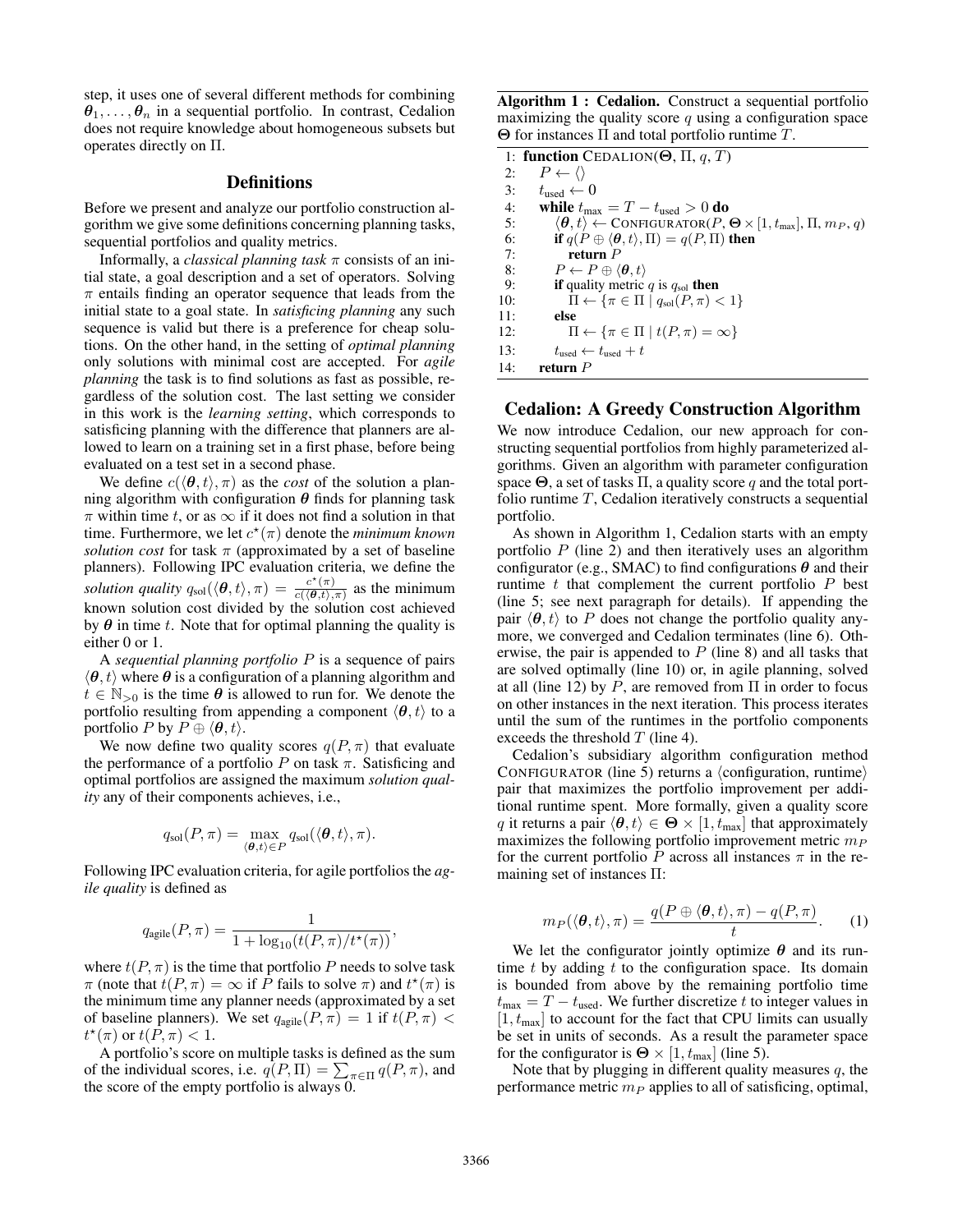and agile planning. Per additional time unit spent, for optimal planning it maximizes the new number of tasks solved optimally; for satisficing planning the increase in solution quality; and for agile planning the increase in agile quality.

#### Comparison to Hydra

Cedalion resembles the Hydra approach for constructing selection-based portfolios in that it starts with an empty portfolio  $P$  and then iteratively calls a subsidiary algorithm configuration procedure to find complementary configurations  $\theta \in \Theta$  to add to P. However, the resulting portfolios are suited for different use-cases: while Hydra creates portfolios for *algorithm selection*, Cedalion constructs a *sequential* portfolio. This means that Cedalion solves a more complex task than Hydra since it not only needs to select the configurations to include in the portfolio but also their order and respective runtimes.

Another important difference is that in the Hydra framework the algorithm configuration procedure evaluates each candidate configuration  $\theta$  by running it with the full runtime budget  $T$ . In contrast, in our approach, the evaluation of a candidate combination  $\langle \theta, t \rangle$  only requires time t. Since t is typically only a small fraction of  $T$ , our subsidiary algorithm configuration procedure can make much more progress in the same amount of time than when being used by Hydra.<sup>1</sup>

Cedalion is also more broadly applicable than Hydra since it does not require any instance features. Finally, in contrast to Hydra, Cedalion comes with theoretical performance guarantees, which we will discuss next.

#### Theoretical Analysis

We now analyze our algorithm theoretically, using results by Streeter et al., who studied the theory of a special case of Algorithm 1 that takes the time required by every planner  $\theta \in \Theta$  on every planning task  $\pi \in \Pi$  as an input and uses a  $\Theta(|\Theta| \cdot |\Pi|)$  computation in place of our use of a configurator (Streeter, Golovin, and Smith 2007; Streeter and Golovin 2007; Streeter and Smith 2008). Of course, this approach would not scale to our configuration space with  $|\hat{\Theta}| = 2.99 \times 10^{13}$ , but the theoretical results transfer to Cedalion with quality score  $q_{sol}$  (albeit not with  $q_{\text{agile}}$ ).

We define the expected runtime  $R(P,\Pi)$  of a portfolio P on benchmark set  $\Pi$  as its average time to success (i.e., to achieving the maximal possible solution quality for an instance). Defining the prefix portfolio  $P_T$  of P as consisting of  $P$ 's first (planner, runtime) combinations  $\langle \theta_1, t_1 \rangle, \ldots, \langle \theta_{|P_T|}, t_{|P_T|} \rangle$  such that  $\sum_{j=1}^{|P_T|} t_j \leq T$ , we define the expected quality that portfolio  $\dot{P}$  achieves in time  $T$ on benchmark set Π as

$$
Q(P,T,\Pi) = \mathbb{E}_{\pi \in \Pi} \left[ \max_{(\boldsymbol{\theta},t) \in P_T} q_{sol}(\langle \boldsymbol{\theta},t \rangle, \pi) \right].
$$

Finally, we let  $R^* = \min_P R(P, \Pi)$  denote the lowest expected runtime achievable by any sequential portfolio based on the space of algorithms  $\Theta$  and let  $Q^*(T) =$  $\max_P Q(P, T, \Pi)$  denote the maximal quality any such portfolio can achieve in time T. We then use Theorems 6 and 7 of Streeter and Golovin (2007) to prove:

Theorem 1. *Using a configurator that, in iteration* j *of Cedalion, returns a solution*  $\langle \theta, t \rangle$  *within*  $\epsilon_i$  *of the maximum of*  $m_P(\langle \theta, t \rangle, \Pi)$  *(see Equation 1), for any time*  $t \leq T$ *, the quality*  $Q(P, t, \Pi)$  *of the portfolio* P *constructed by Cedalion is bounded by*

$$
Q(P, t, \Pi) \ge (1 - (1/\exp(1))) \cdot Q^*(T) - \sum_{j=1}^{|P_T|} \epsilon_j \cdot t_j.
$$

*Simultaneously, the expected runtime of* P *is bounded by*

$$
R(P,\Pi) \le 4R^* + \sum_{i=1}^{|P_T|} \left( \sum_{j=1}^i \epsilon_j \cdot t_j \right).
$$

Thus, given a perfect configurator, Cedalion simultaneously achieves a  $(1 - (1/\exp(1)))$  approximation for the quality achievable at any given time  $t \leq T$ , and a 4approximation to the optimal runtime. Suboptimal configurators yield worse results but small errors  $\epsilon_i$  do not escalate. This is important because with configuration spaces including 40+ categorical parameters it cannot be expected that blackbox configuration procedures can find the truly optimal configuration in realistic time. However, at least for some scenarios with few and discretized parameters, the SMAC configurator has empirically been shown to yield close to optimal performance in reasonable time (Hutter, Hoos, and Leyton-Brown 2011).

We also note that Theorem 1 only provides a performance guarantee for the set (or distribution) of benchmarks Π used for training the portfolio. We can use the same techniques as Hutter et al. (2009) to show that, given large enough training sets Π, we recover guarantees for an independent test set sampled from the same distribution as Π.

#### Experiments

We now study our automated portfolio construction algorithm empirically by building portfolios for the satisficing, optimal, agile and learning settings. For our experiments, we set the total portfolio limit  $T$  to 30 minutes for the satisficing, optimal and learning settings and to 1 minute for the agile setting and abort each component planner if it uses more than 2 GB of memory. Due to space reasons we list the found portfolios in a separate technical report (Seipp et al. 2014).

Configuration Space and Baselines In our experiments we consider the configuration space of Fast Downward (Helmert 2006) which allows us to compare Cedalion to the manually constructed Fast Downward Stone Soup (FDSS) (Helmert, Röger, and Karpas 2011) and to the most closely related works by Seipp et al. (2012) and Fawcett et

 $1$ Computational savings by using shorter timeouts in algorithm configuration have also been exploited in the context of configuring on easy instances with the goal of scaling to hard instances (Mascia, Birattari, and Stützle 2013; Styles and Hoos 2013; Lindawati et al. 2013).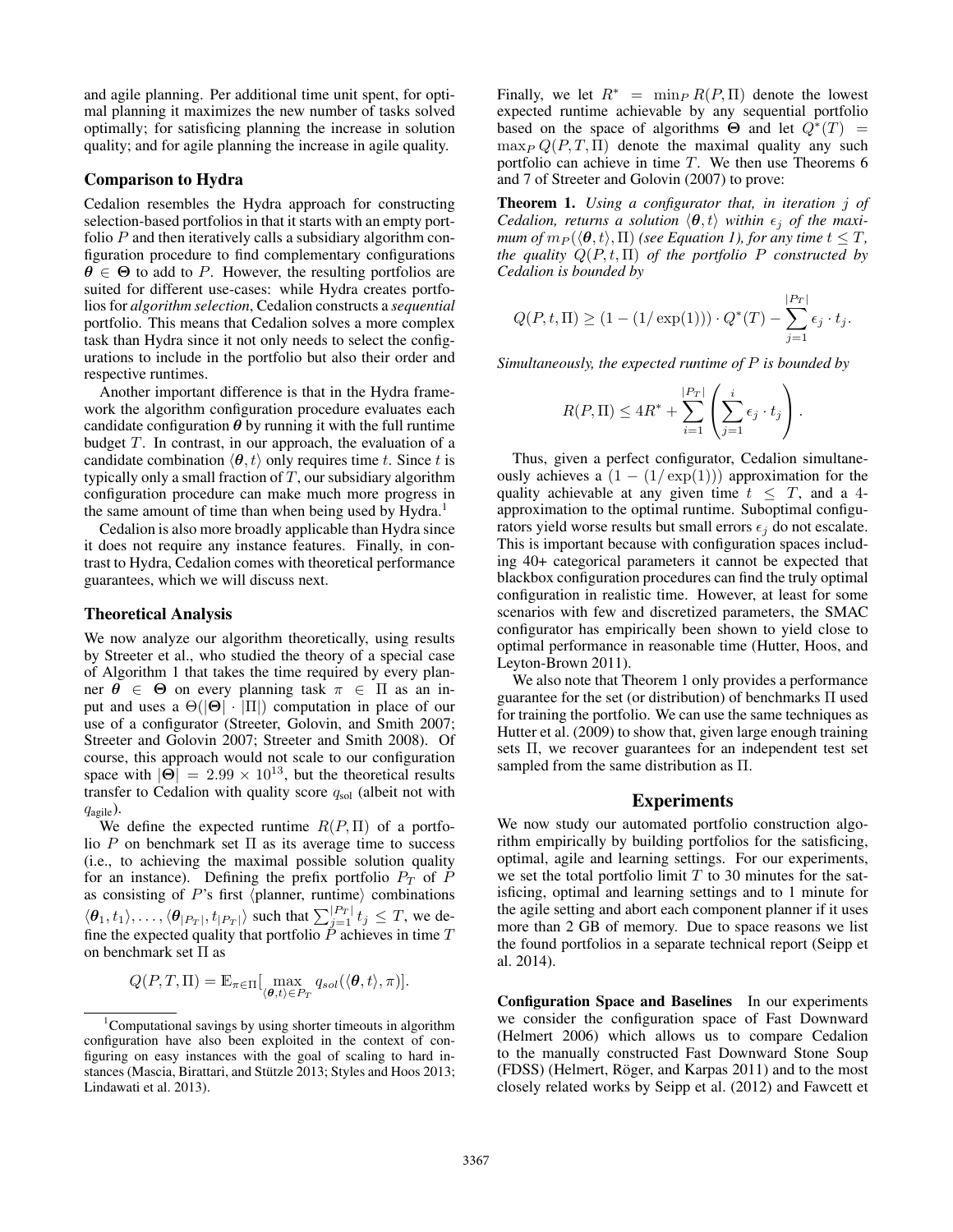al. (2011). For comparability of results we use exactly the same reduced configuration space (see Fawcett et al. 2011) as these works. Since a fair evaluation requires that all compared approaches are able to choose from the same set of planners, we do not compare to any planners outside this space.

Benchmarks In order to determine training and test sets for the satisficing, optimal and agile settings, we first selected all instances of the corresponding IPC 2011 track (we used the tasks from the satisficing track in the agile setting) for which a set of baseline planners could find a solution and grouped them by domain. For each group we performed *stratified sampling* by dividing the instances evenly into two parts, one of which became part of our training set. The other half and additionally half of the instances which the baseline planners could not solve were added to the test set. We only trained on tasks solved by at least one baseline planner in order to avoid spending time on tasks that are probably too hard to solve in reasonable time anyway.

Algorithm Configuration We used 10 parallel SMAC runs in each iteration of Cedalion and chose the  $\langle$  configuration, runtime $\rangle$  pair that maximized the performance metric on the current instance set. Each of the SMAC runs was given a wall-clock time budget of 10h in all settings except optimal planning, where we used 30h to account for the fact that optimal planning is generally harder than satisficing planning.

SMAC-uniform In order to establish a fair comparison to the most closely related approach by Seipp et al. (2012) we relearned their uniform portfolio for the new training set with SMAC instead of ParamILS. We used a time budget of 30h for the configurator. Although the authors only created portfolios for satisficing planning we also learned a uniform portfolio of optimal planners. Following their methodology, we grouped the tasks from our training set by domain and configured Fast Downward with SMAC for the 14 sets of tasks individually. The resulting satisficing and optimal portfolios, dubbed "SMAC-uniform", then run the respective 14 configurations sequentially with equal time shares.

Quality Evaluation We note that, as done by Helmert, Röger, and Karpas (2011) and Seipp et al. (2012), we evaluate all portfolios as anytime-search algorithms, where each iteration except the first uses the cost of the solution from the previous iteration as a maximum bound on g-values during search, thus possibly improving the overall quality. We do not, however, exploit this extension during the portfolio construction process in order to keep planning runs independent. All reported qualities take into account the solution costs of a set of baseline planners in addition to the planners in the respective tables.

## Satisficing Planning

Table 1 compares the training and test performance of our satisficing Cedalion portfolio to that of LAMA 2011

|                    | LAMA   | <b>FDSS</b> |              |         | Cedalion        |
|--------------------|--------|-------------|--------------|---------|-----------------|
| <b>Ouality</b>     |        | 1           | $\mathbf{2}$ | uniform | 10 <sub>h</sub> |
| Sum training (130) | 111.86 | 104.46      | 99.25        | 119.32  | 123.90          |
| barman (10)        | 8.57   | 7.94        | 7.92         | 9.95    | 9.58            |
| elevators (10)     | 5.69   | 6.48        | 6.59         | 7.00    | 9.60            |
| floortile (10)     | 2.08   | 3.13        | 2.80         | 4.68    | 5.98            |
| nomystery (10)     | 5.84   | 6.61        | 6.63         | 9.00    | 9.98            |
| openstacks (10)    | 8.46   | 7.78        | 7.66         | 8.69    | 8.45            |
| parcprinter (10)   | 9.73   | 9.90        | 8.77         | 9.83    | 9.95            |
| parking (10)       | 8.78   | 7.63        | 7.87         | 7.91    | 7.51            |
| pegsol (10)        | 10.00  | 9.49        | 7.38         | 9.95    | 10.00           |
| scanalyzer (10)    | 8.50   | 9.67        | 8.79         | 9.72    | 9.42            |
| sokoban (10)       | 8.18   | 8.54        | 7.20         | 9.81    | 8.97            |
| tidybot (10)       | 8.84   | 7.08        | 7.27         | 8.35    | 7.68            |
| transport $(10)$   | 8.75   | 5.85        | 6.90         | 9.78    | 7.57            |
| visitall (10)      | 8.04   | 1.84        | 1.37         | 9.98    | 10.00           |
| woodworking (10)   | 7.39   | 9.99        | 9.84         | 8.33    | 9.20            |
| Sum test $(140)$   | 108.84 | 101.93      | 96.99        | 122.98  | 123.89          |

Table 1: Quality scores on the training and test set for LAMA 2011, satisficing FDSS, the uniform portfolio trained with SMAC and Cedalion trained with budget 10h.

(Richter, Westphal, and Helmert 2011), satisficing FDSS and the SMAC-uniform portfolio. We included LAMA 2011 since it won the IPC 2011 satisficing track and because its iterations can be considered a portfolio, even though they are not assigned maximum runtimes.

Not only did Cedalion achieve the highest overall quality on the training set (123.90), but it also had the highest score on the test set (123.89). While SMAC-uniform achieved an only slightly lower total quality (119.32 and 122.98), the quality gap to the other planners is substantial on both the training and test set.

## Optimal Planning

Next, we evaluate Cedalion for optimal planning. We compare the generated portfolio to the optimal variants of FDSS and SMAC-uniform. The baseline planners that we used for creating the training set in this setting were the components of the FDSS 1 portfolio. Table 2 shows that the FDSS 1 portfolio solved all 94 tasks that were solved by any of its configurations. Unfortunately, this means that we cannot improve upon FDSS's coverage on the training set. Nonetheless, our Cedalion portfolio managed to solve 93 tasks which is only one task less than FDSS 1's coverage and on par with FDSS 2. The SMAC-uniform portfolio solved the lowest number of tasks (90) on the training set. The results on the test set were similar. The FDSS portfolios solved 93 and 92 tasks whereas Cedalion and SMAC-uniform solved 90 and 89 tasks, respectively.

We believe that the automatic methods have a hard time surpassing the hand-picked FDSS portfolios in the optimal planning setting since there are relatively few qualitatively different configurations for optimal planning in Fast Downward.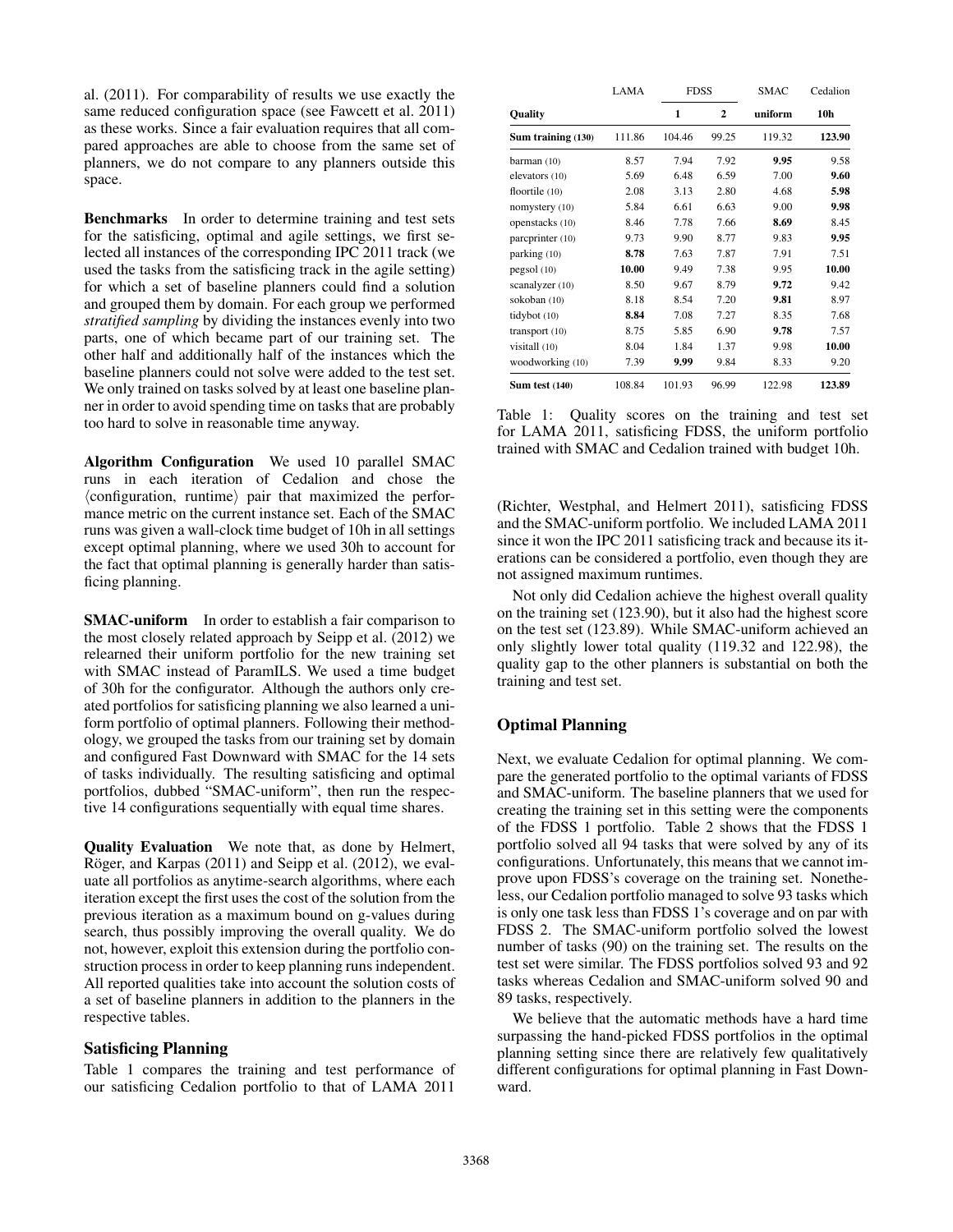|                         | <b>FDSS</b> |    | <b>SMAC</b> | Cedalion |  |
|-------------------------|-------------|----|-------------|----------|--|
| Coverage                | 1           | 2  | uniform     | 30h      |  |
| Sum training (94)       | 94          | 93 | 90          | 93       |  |
| floortile $(10)$        | 3           | 3  | 3           | 4        |  |
| parking (10)            | 4           | 4  | 2           | 2        |  |
| tidybot (10)            | 7           | 7  | 7           | 6        |  |
| woodworking (10)        | 6           | 5  | 4           | 5        |  |
| Remaining domains (100) | 73          | 73 | 73          | 73       |  |
| Sum test $(140)$        | 93          | 92 | 89          | 90       |  |

Table 2: Number of solved tasks on the training and test set for optimal FDSS, the uniform portfolio trained with SMAC and Cedalion trained with budget 30h. We group the domains where all portfolios had the same coverage.



Figure 1: Coverage over time for Cedalion, LAMA 2011 and FD-FF on the test set. The crosses represent the times at which Cedalion switches to the next configuration.

## Agile Planning

The next experiment studies our performance in the agile setting, comparing Cedalion with two Fast Downward configurations: greedy best-first search with deferred evaluation using the FF heuristic (Hoffmann and Nebel 2001) and preferred operators (FD-FF); and LAMA 2011 (Richter, Westphal, and Helmert 2011), winner of the IPC 2011 satisficing track. We chose to compare to these two planners since they are the fastest Fast Downward configurations we know.

On the training set Cedalion achieved an agile quality score of 117.62, outperforming both LAMA (105.03) and FD-FF (65.00). Similarly, on the test set Cedalion reached a score of 113.65 compared to 108.02 and 57.00 for LAMA and FD-FF, respectively. Cedalion was also the single best performer in 4 out of 14 domains and among the best in 6 additional domains.

Figure 1 shows that the number of tasks that Cedalion could solve within a given time is almost always higher than the corresponding numbers for LAMA 2011 and FD-FF.

|                    | FD-Autotune |        | FD-Autotune-SMAC |        | Cedalion |
|--------------------|-------------|--------|------------------|--------|----------|
| <b>Ouality</b>     | q           | s      | q                | s      | 10h      |
| Sum training (540) | 460.58      | 431.93 | 506.03           | 438.50 | 533.68   |
| barman (60)        | 59.33       | 50.41  | 59.70            | 49.76  | 58.61    |
| blocksworld (60)   | 28.10       | 27.56  | 34.18            | 27.56  | 60.00    |
| depots $(60)$      | 39.26       | 56.65  | 57.17            | 57.34  | 59.57    |
| gripper $(60)$     | 59.75       | 50.12  | 59.86            | 50.41  | 59.33    |
| parking (60)       | 53.27       | 34.80  | 59.09            | 39.31  | 58.69    |
| rover $(60)$       | 52.79       | 57.43  | 55.98            | 58.36  | 59.63    |
| satellite (60)     | 57.71       | 48.65  | 57.44            | 49.62  | 59.38    |
| spanner $(60)$     | 60.00       | 60.00  | 60.00            | 60.00  | 60.00    |
| tpp(60)            | 52.79       | 43.44  | 58.03            | 43.77  | 58.21    |
| Sum test $(540)$   | 463.00      | 429.04 | 501.46           | 436.14 | 533.41   |

Table 3: Quality scores for FD-Autotune.{q,s}, FD-Autotune-SMAC. ${q,s}$  and Cedalion (with budget 10h) on the training set from Fawcett et al. (2011) and the test set using the same task distribution.

#### Learning Setting

To evaluate Cedalion in the learning setting we learned portfolios for the nine domains of the IPC 2011 learning track optimizing for solution quality. We used the tasks that Fawcett et al. (2011) generated to train FD-Autotune for that competition as training instances: 60 tasks per domain that take between seconds and minutes to solve. As a test set we generated 60 new instances using the same task distribution for each domain and made sure that the training and test set did not overlap. For each domain Fawcett et al. (2011) performed two configuration experiments with ParamILS (each of them using 10 ParamILS runs of 5 CPU days each), configuring for quality (FD-Autotune.q) and speed (FD-Autotune.s), respectively. In order to allow for a fair comparison, we re-ran their experiment with 5 SMAC runs of 5 CPU days each (FD-Autotune-SMAC. ${q, s}$ ).

Table 3 shows aggregated training performance of the five planners in the first row and detailed test performance in the bottom part. The total quality scores of both the training and test set show that in this scenario configuring with SMAC is more effective than with ParamILS and configuring for quality in fact achieves higher quality scores compared to when optimizing for speed.

Despite the fact that each domain is quite homogeneous and might thus intuitively not "need" a portfolio, Cedalion performed substantially better than even the best of the other planners (FD-Autotune-SMAC.q) on both the training and the test set with a total quality score of 533.68 vs. 506.03 and 533.41 vs. 501.46. Our portfolio was the single best performer in 5 out of 9 test domains and tied with the other planners in another.

## Conclusion

We presented Cedalion, a novel algorithm that combines the strengths of sequential planning portfolios and algorithm configuration to automatically find portfolios of highly parameterized planners. At the core of our method lies the idea to make the time slices of sequential portfolios part